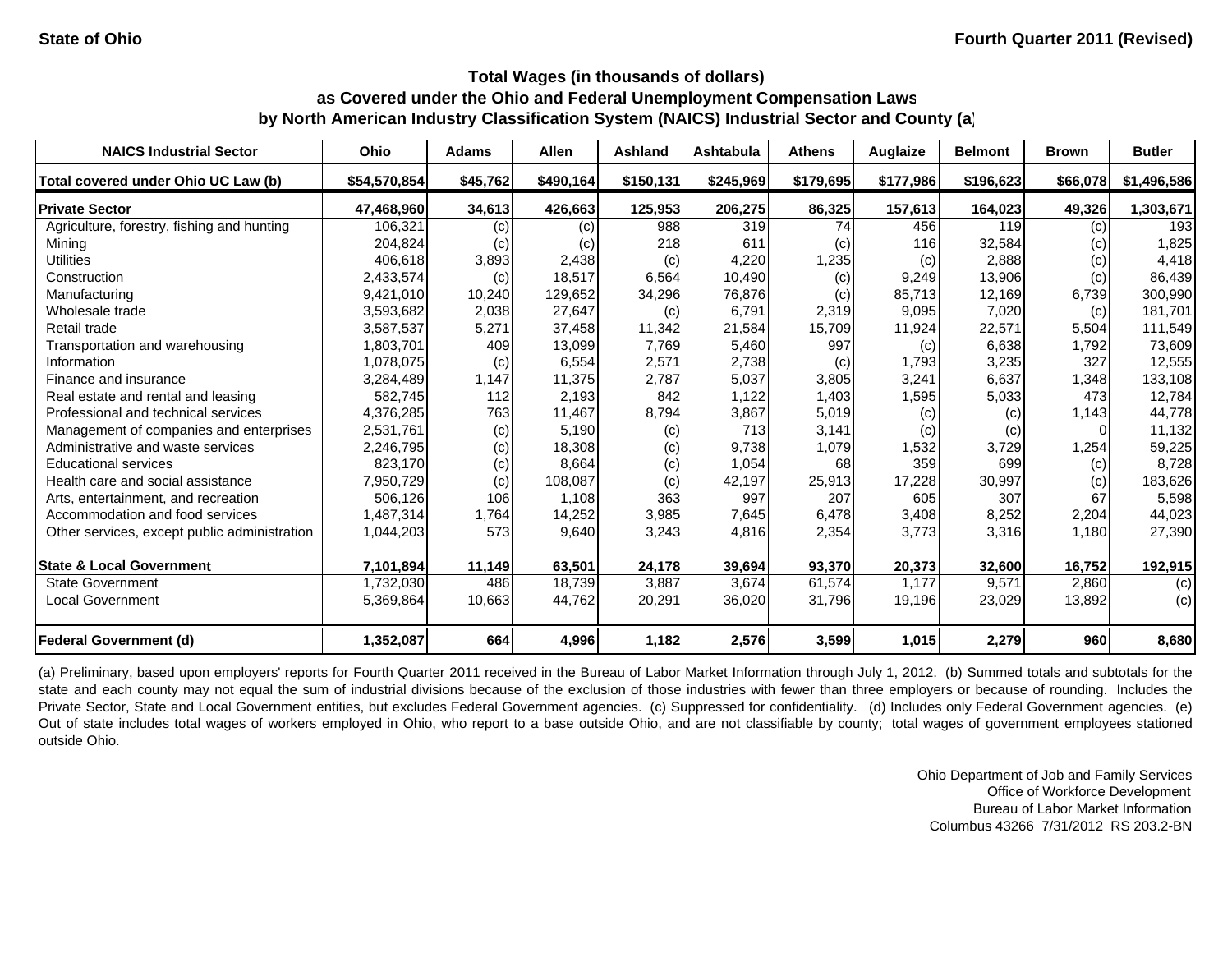| <b>NAICS Industrial Sector</b>               | Carroll  | Champaign | <b>Clark</b> | <b>Clermont</b> | <b>Clinton</b> | <b>Columbiana</b> | <b>Coshocton</b> | <b>Crawford</b> | Cuyahoga    | <b>Darke</b> |
|----------------------------------------------|----------|-----------|--------------|-----------------|----------------|-------------------|------------------|-----------------|-------------|--------------|
| Total covered under Ohio UC Law (b)          | \$41,886 | \$92,258  | \$429,882    | \$520,040       | \$149,418      | \$245,679         | \$90,640         | \$111,224       | \$8,480,849 | \$152,276    |
| <b>Private Sector</b>                        | 34,735   | 75,116    | 367,592      | 443,807         | 129,328        | 208,669           | 78,374           | 94,459          | 7,552,714   | 134,660      |
| Agriculture, forestry, fishing and hunting   | (c)      | (c)       | 2,863        | (c)             | 149            | 862               | 577              | (c)             | 1.286       | (c)          |
| Mining                                       | (c)      | (c)       | 646          | (c)             | 89             | 2,710             | 3,469            | (c)             | 4,871       | (c)          |
| <b>Utilities</b>                             | 717      | (c)       | (c)          | 9,382           | (c)            | 2,915             | 8,667            | (c)             | 25,502      | 928          |
| Construction                                 | 2,101    | 2,242     | 10.715       | 27,933          | 2.784          | 9,944             | 1.791            | 3,798           | 301.947     | 10,506       |
| Manufacturing                                | 12,312   | 38,032    | 87,250       | 70,112          | 39,902         | 62,382            | 29,303           | 36,322          | 1,167,480   | 45,694       |
| Wholesale trade                              | 979      | 4,763     | (c)          | 37,238          | (c)            | 13,262            | 1,364            | 5,888           | 583,660     | 7,725        |
| Retail trade                                 | 5,386    | 6,481     | 31,983       | 57,335          | 8,978          | 25,145            | 6,132            | 7,819           | 412,443     | 11,302       |
| Transportation and warehousing               | 2,173    | (c)       | 30,017       | 25,754          | 28,953         | 9,821             | 2,516            | (c)             | 225,536     | 9,738        |
| Information                                  | 351      | 828       | 2,740        | 22,696          | 2,721          | 1,214             | 611              | 323             | 192,628     | 838          |
| Finance and insurance                        | 609      | 1,904     | 23,454       | 47,979          | 5,510          | 5,426             | 2,221            | 6,344           | 762,000     | 6,863        |
| Real estate and rental and leasing           | 232      | 436       | 4,091        | 7,430           | 808            | 1,356             | 420              | 723             | 147,337     | 648          |
| Professional and technical services          | 827      | 3,268     | 10,075       | 28,815          | 1,994          | 4,407             | (c)              | 3,473           | 860,454     | (c)          |
| Management of companies and enterprises      | $\Omega$ | (c)       | 12,481       | 5,187           | 2,804          | 1,704             | (c)              | (c)             | 397,670     | (c)          |
| Administrative and waste services            | 375      | (c)       | 10,632       | 17,636          | 2,195          | 8,324             | 2,827            | (c)             | 352,150     | (c)          |
| <b>Educational services</b>                  | (c)      | (c)       | 7,599        | 3,186           | (c)            | 2,918             | 126              | (c)             | 193,716     | 218          |
| Health care and social assistance            | (c)      | (c)       | 77,200       | 47,732          | (c)            | 42,071            | 12,690           | (c)             | 1,398,743   | 19,944       |
| Arts, entertainment, and recreation          | 151      | 395       | 1,385        | 3,042           | 133            | 711               | 396              | 253             | 168,231     | 538          |
| Accommodation and food services              | 1,419    | 2,521     | 14.781       | 21,664          | 3,770          | 6,619             | 2,064            | 2,843           | 199,377     | 2,770        |
| Other services, except public administration | 1,164    | 1,174     | 15,097       | 10,421          | 1,998          | 6,877             | 1,241            | 1,647           | 157,685     | 2,275        |
| <b>State &amp; Local Government</b>          | 7,151    | 17,142    | 62,290       | 76,233          | 20,090         | 37,010            | 12,266           | 16,765          | 928,135     | 17,616       |
| <b>State Government</b>                      | 389      | 582       | 2,002        | 7,230           | 2,303          | 4,415             | 510              | 2,032           | 67,173      | 485          |
| <b>Local Government</b>                      | 6,762    | 16,560    | 60,288       | 69,003          | 17,787         | 32,595            | 11,756           | 14,733          | 860,962     | 17,131       |
| <b>Federal Government (d)</b>                | 454      | 783       | 7,660        | 4,726           | 2,191          | 9,794             | 1,078            | 976             | 293,162     | 1,227        |

(a) Preliminary, based upon employers' reports for Fourth Quarter 2011 received in the Bureau of Labor Market Information through July 1, 2012. (b) Summed totals and subtotals for the state and each county may not equal the sum of industrial divisions because of the exclusion of those industries with fewer than three employers or because of rounding. Includes the Private Sector, State and Local Government entities, but excludes Federal Government agencies. (c) Suppressed for confidentiality. (d) Includes only Federal Government agencies. (e) Out of state includes total wages of workers employed in Ohio, who report to a base outside Ohio, and are not classifiable by county; total wages of government employees stationed outside Ohio.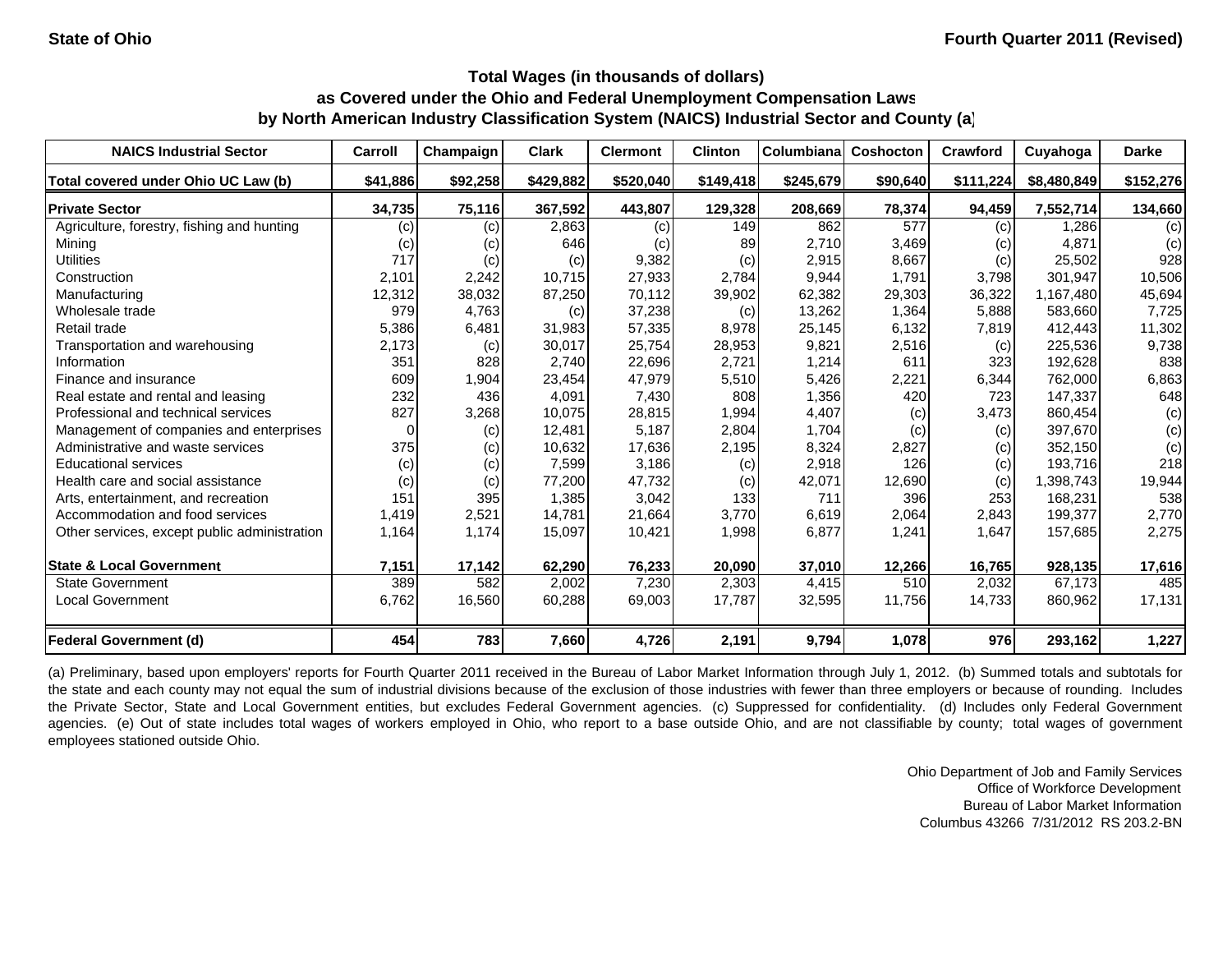| <b>NAICS Industrial Sector</b>               | <b>Defiance</b> | <b>Delaware</b> | Erie      | <b>Fairfield</b>    | <b>Favette</b> | <b>Franklin</b> | <b>Fulton</b> | Gallia   | Geauga    | Greene    |
|----------------------------------------------|-----------------|-----------------|-----------|---------------------|----------------|-----------------|---------------|----------|-----------|-----------|
| Total covered under Ohio UC Law (b)          | \$145,268       | \$913,948       | \$322,701 | \$337,075           | \$82,857       | \$7,886,676     | \$156,560     | \$99,897 | \$318,999 | \$569,663 |
| <b>Private Sector</b>                        | 127,424         | 824,879         | 271,471   | 272,066             | 67,492         | 6,581,593       | 134,217       | 83,352   | 279,168   | 462,319   |
| Agriculture, forestry, fishing and hunting   | 339             | (c)             | (c)       | 446                 | 588            | 3,053           | (c)           | (c)      | (c)       | (c)       |
| Mining                                       |                 | (c)             | (c)       | 636                 |                | 8,084           | (c)           | (c)      | (c)       | (c)       |
| <b>Utilities</b>                             | 183             | 2,747           | (c)       | 2,382               | (c)            | 48,037          | (c)           | 15,433   | (c)       | (c)       |
| Construction                                 | 3,791           | 31.976          | 11,567    | 17.112              | 2,688          | 282,963         | 7,039         | 4.478    | 22,948    | 19,254    |
| Manufacturing                                | 58,718          | 81,975          | 88,672    | 54,265              | 18,139         | 506,701         | 70,393        | 5,751    | 86,660    | 44,690    |
| Wholesale trade                              | 5,030           | 40,632          | 12,277    | 10,091              | (c)            | 418,348         | 9,189         | 907      | 25,393    | 18,119    |
| Retail trade                                 | 13,322          | 63,527          | 28,264    | 35,084              | 11,791         | 496,967         | 9,564         | 7,979    | 25,771    | 56,392    |
| Transportation and warehousing               | 4,818           | 34,891          | (c)       | 6,536               | 9,097          | 437,730         | (c)           | 3,315    | (c)       | (c)       |
| Information                                  | 1,979           | 16,575          | 3,524     | 2,390               | 440            | 218,173         | 795           | 788      | 1,688     | 13,258    |
| Finance and insurance                        | 6,706           | 89,845          | 8,009     | 6,906               | 3,853          | 749,326         | 3,623         | 4,453    | 9,924     | 16,690    |
| Real estate and rental and leasing           | 450             | 5,413           | 2,130     | 2,974               | 395            | 111,370         | 517           | 341      | 2,616     | 3,394     |
| Professional and technical services          | 2,472           | 278,642         | 7,063     | 11,471              | (c)            | 827,755         | 2,300         | (c)      | 16.420    | 149,808   |
| Management of companies and enterprises      | 1,063           | 19,347          | 2,042     | 4,006               | (c)            | 434,313         | 612           | (c)      | 1,334     | 3,334     |
| Administrative and waste services            | 2,571           | 27,683          | 6,272     | 26,019              | 1,436          | 391,994         | 2,072         | 1,559    | 17,579    | 19,696    |
| <b>Educational services</b>                  | (c)             | 9,892           | 1,479     | 1,847               | (c)            | 130,616         | (c)           | (c)      | 4,215     | 14,789    |
| Health care and social assistance            | (c)             | 58,160          | 52,656    | 63,830              | (c)            | 1,046,315       | (c)           | (c)      | 34,770    | 55,170    |
| Arts, entertainment, and recreation          | 309             | 12,968          | 13,841    | 1.079               | 407            | 63,148          | 899           | 89       | 2,313     | 2,532     |
| Accommodation and food services              | 3,419           | 34,668          | 17,176    | 15,751              | 3,395          | 231,985         | 3,232         | 3,063    | 7,016     | 25,290    |
| Other services, except public administration | 3,012           | 13,303          | 4,433     | 9,240               | 874            | 174,716         | 2,028         | 1,896    | 9,425     | 7,562     |
| <b>State &amp; Local Government</b>          | 17,844          | 89,069          | 51,230    | 65,009              | 15,365         | 1,305,083       | 22,343        | 16,545   | 39,831    | 107,344   |
| <b>State Government</b>                      | 1,021           | 10,454          | 12,281    | $\overline{10,325}$ | 459            | 634,680         | 1,694         | 5,198    | 2,889     | (c)       |
| <b>Local Government</b>                      | 16,823          | 78,615          | 38,949    | 54,684              | 14,906         | 670,403         | 20,649        | 11,347   | 36,942    | (c)       |
| Federal Government (d)                       | 1,091           | 3,227           | 5,378     | 3,346               | 644            | 217,614         | 1,040         | 906      | 1,736     | 271,477   |

(a) Preliminary, based upon employers' reports for Fourth Quarter 2011 received in the Bureau of Labor Market Information through July 1, 2012. (b) Summed totals and subtotals for the state and each county may not equal the sum of industrial divisions because of the exclusion of those industries with fewer than three employers or because of rounding. Includes the Private Sector, State and Local Government entities, but excludes Federal Government agencies. (c) Suppressed for confidentiality. (d) Includes only Federal Government agencies. (e) Out of state includes total wages of workers employed in Ohio, who report to a base outside Ohio, and are not classifiable by county; total wages of government employees stationed outside Ohio.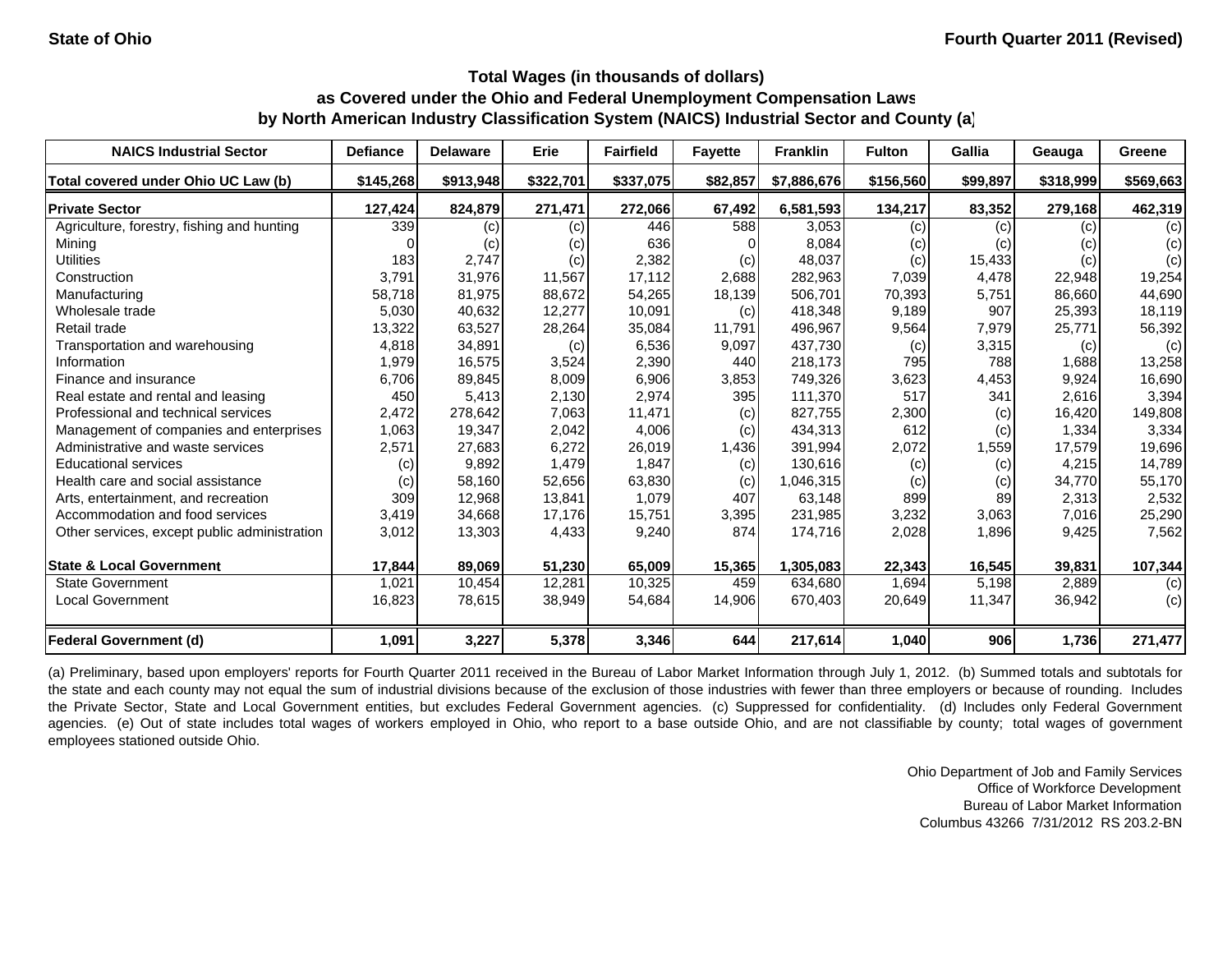| <b>NAICS Industrial Sector</b>               | <b>Guernsey</b>   | <b>Hamilton</b> | <b>Hancock</b> | <b>Hardin</b> | <b>Harrison</b> | Henry     | <b>Highland</b> | <b>Hocking</b> | <b>Holmes</b> | Huron     |
|----------------------------------------------|-------------------|-----------------|----------------|---------------|-----------------|-----------|-----------------|----------------|---------------|-----------|
| Total covered under Ohio UC Law (b)          | \$116,827         | \$6,394,249     | \$426,089      | \$65,489      | \$26,081        | \$102,573 | \$80,250        | \$50,472       | \$140,957     | \$193,544 |
| <b>Private Sector</b>                        | 95,001            | 5,916,446       | 394,486        | 54,723        | 21,126          | 84,869    | 57,314          | 32,425         | 127,075       | 171,042   |
| Agriculture, forestry, fishing and hunting   | (C)               | 889             | 362            | 1,389         | 114             | (c)       | 283             | 150            | 1.176         | 4,052     |
| Mining                                       | $\left( c\right)$ | 1,257           | (c)            |               | 6,350           | (c)       | 398             | 1,366          | 1,372         | 01        |
| <b>Utilities</b>                             | 692               | 24,460          | 1,676          | 770           | (c)             | (c)       | 914             | 100            | (c)           | (c)       |
| Construction                                 | 7,437             | 269,704         | (c)            | 1,082         | 900             | 6,577     | 2,870           | 2,482          | 14,957        | 21,392    |
| Manufacturing                                | 30,957            | 827,433         | 122,647        | 20,112        | 4,348           | 40,794    | 17,260          | 9,380          | 54,923        | 65,533    |
| Wholesale trade                              | 2,668             | 439,759         | 19,635         | 3,776         | 1,318           | (c)       | 1,702           | 869            | 5,883         | (c)       |
| Retail trade                                 | 10,265            | 297,725         | 30,521         | 4,906         | 1,165           | 7,189     | 8,504           | 4,271          | 11,439        | 11,835    |
| Transportation and warehousing               | 2,354             | 119,793         | 22,637         | 1,901         | (c)             | 6,610     | 1,869           | 378            | (c)           | 9,066     |
| Information                                  | 712               | 131,846         | 3,981          | 386           | (c)             | 1,096     | 2,587           | 341            | 617           | 2,348     |
| Finance and insurance                        | 2,415             | 453,266         | 6,257          | 1,860         | (c)             | 2,868     | 3,676           | 1,625          | 3,598         | 4,242     |
| Real estate and rental and leasing           | 569               | 78,032          | 3,669          | 311           | (c)             | 537       | 481             | 330            | 252           | 649       |
| Professional and technical services          | (c)               | 692.520         | 21,841         | 933           | 289             | 1,010     | (c)             | 641            | (c)           | 3,534     |
| Management of companies and enterprises      | (c)               | 822,192         | 10,644         |               | (c)             |           | (c)             | 0              | (c)           | 687       |
| Administrative and waste services            | (c)               | 280,040         | 16,620         | 276           | (c)             | 817       | 882             | 1,020          | 9,388         | 1,512     |
| <b>Educational services</b>                  | 204               | 96,514          | 10,421         | (c)           | (c)             | 261       | 100             | 170            | (c)           | 1,072     |
| Health care and social assistance            | 20,232            | 994,606         | 49,421         | (c)           | (c)             | 9,583     | 10,751          | 4,946          | (c)           | 26,665    |
| Arts, entertainment, and recreation          | 185               | 121.444         | 752            | 134           | 100             | 95        | (c)             | 174            | 249           | 405       |
| Accommodation and food services              | 4,896             | 151,133         | 11,991         | 2,892         | 471             | 1,371     | (c)             | 3,005          | 4,063         | 4,032     |
| Other services, except public administration | 1,719             | 113,831         | 7,447          | 868           | (c)             | 1,751     | 955             | 1,177          | 1,823         | 3,404     |
| <b>State &amp; Local Government</b>          | 21,826            | 477,803         | 31,603         | 10,766        | 4,955           | 17,704    | 22,936          | 18,047         | 13,882        | 22,502    |
| <b>State Government</b>                      | 7,378             | 100,858         | 2,881          | 435           | 642             | 486       | 1.117           | 5,212          | 441           | 968       |
| <b>Local Government</b>                      | 14,448            | 376,945         | 28,722         | 10,331        | 4,313           | 17,218    | 21,819          | 12,835         | 13,441        | 21,534    |
| Federal Government (d)                       | 1,529             | 166,195         | 2,192          | 768           | 622             | 825       | 1,200           | 478            | 778           | 1,508     |

(a) Preliminary, based upon employers' reports for Fourth Quarter 2011 received in the Bureau of Labor Market Information through July 1, 2012. (b) Summed totals and subtotals for the state and each county may not equal the sum of industrial divisions because of the exclusion of those industries with fewer than three employers or because of rounding. Includes the Private Sector, State and Local Government entities, but excludes Federal Government agencies. (c) Suppressed for confidentiality. (d) Includes only Federal Government agencies. (e) Out of state includes total wages of workers employed in Ohio, who report to a base outside Ohio, and are not classifiable by county; total wages of government employees stationed outside Ohio.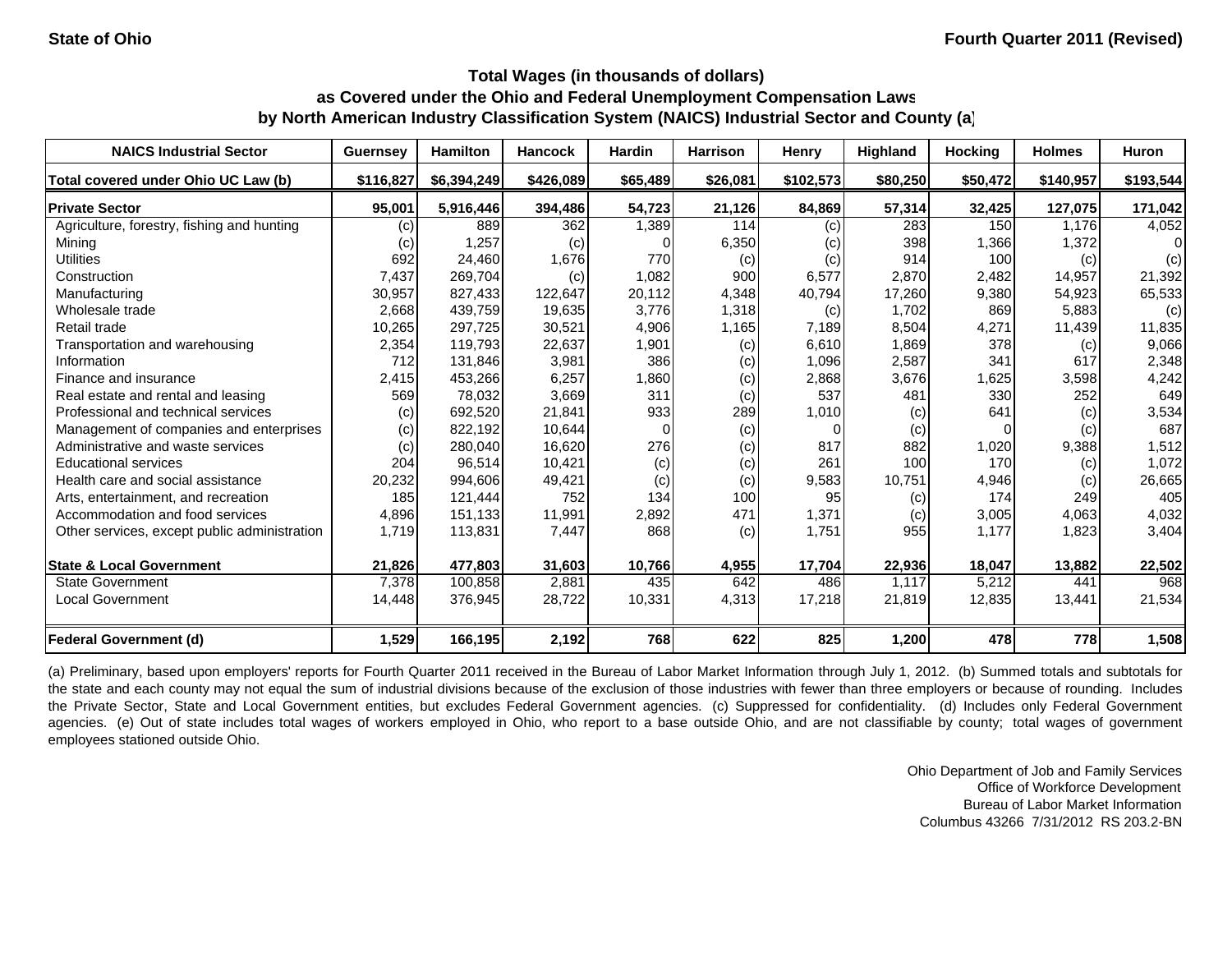| <b>NAICS Industrial Sector</b>               | <b>Jackson</b> | <b>Jefferson</b> | Knox      | Lake        | Lawrence | Licking   | Logan     | Lorain    | Lucas       | <b>Madison</b> |
|----------------------------------------------|----------------|------------------|-----------|-------------|----------|-----------|-----------|-----------|-------------|----------------|
| Total covered under Ohio UC Law (b)          | \$83,507       | \$209,417        | \$181,594 | \$1,032,984 | \$92,967 | \$485,526 | \$203,707 | \$948,440 | \$2,174,371 | \$134,148      |
| <b>Private Sector</b>                        | 70,140         | 182,083          | 156,979   | 917,179     | 69,854   | 408,426   | 183,286   | 796,362   | 1,860,493   | 99,605         |
| Agriculture, forestry, fishing and hunting   | 442            | (c)              | 529       | 4,971       | (c)      | 2,897     | 702       | 6,692     | 1,934       | 1,132          |
| Mining                                       | 2,620          | (c)              | 703       | 4,285       | (c)      | 1,741     | 384       | 119       | 2,224       | $\Omega$       |
| <b>Utilities</b>                             | (c)            | 20,005           | 722       | 26,232      | 1,338    | 3,269     | 422       | 6,622     | 9,895       | (c)            |
| Construction                                 | 3,513          | 21,546           | 6.671     | 55.789      | 10,867   | 26,797    | 5,326     | 43.783    | 122.616     | 4,732          |
| Manufacturing                                | 29,302         | 23,919           | 70,303    | 361,987     | (c)      | 72,342    | 103,479   | 254,947   | 323,745     | 31,302         |
| Wholesale trade                              | 1,364          | 6,475            | 4,618     | 58,927      | 2,406    | 21,362    | 5,689     | 44,582    | 109,241     | (c)            |
| Retail trade                                 | 7,309          | 16,703           | 12,355    | 76,989      | 11,099   | 61,306    | 9,390     | 79,189    | 156,552     | 11,357         |
| Transportation and warehousing               | (c)            | 10,076           | 1,935     | 9,397       | 6,437    | 18,992    | 15,207    | 16,963    | 70,591      | 15,007         |
| Information                                  | 678            | 5,271            | 2,673     | 12,176      | 899      | 4,072     | 898       | 7,874     | 30,605      | 851            |
| Finance and insurance                        | 2,408          | 3,126            | 3,359     | 23,203      | 2,573    | 33,773    | 2,675     | 21,008    | 86,697      | 1,343          |
| Real estate and rental and leasing           | 369            | 1,624            | 786       | 6,905       | 407      | 3,283     | 1,280     | 6,056     | 17,816      | 424            |
| Professional and technical services          | 671            | 3,342            | 3,355     | 43,968      | 2,204    | 28,955    | 5,724     | 33,590    | 143,421     | (c)            |
| Management of companies and enterprises      | 355            | 1,367            | 953       | 20,741      | 948      | 11,920    | 1,784     | 32,253    | 83,810      | (c)            |
| Administrative and waste services            | 3,541          | 6,445            | 2,885     | 34,424      | 2,126    | 15,676    | 7,198     | 36,712    | 88,645      | 3,694          |
| <b>Educational services</b>                  | 114            | (c)              | 13,149    | 11,024      | 229      | 12,062    | 93        | 26,267    | 32,777      | (c)            |
| Health care and social assistance            | 12,314         | (c)              | 24,267    | 112,535     | 15,255   | 62,844    | 15,992    | 131,986   | 462,868     | (c)            |
| Arts, entertainment, and recreation          | 74             | 1,013            | 406       | 4,520       | 109      | 2,551     | 424       | 3,452     | 13,938      | 97             |
| Accommodation and food services              | 2,374          | 5,163            | 4,484     | 28,261      | 3,575    | 16,040    | 3,086     | 25,532    | 62,817      | 3,164          |
| Other services, except public administration | 1,290          | 3,988            | 2,827     | 20,845      | 2,217    | 8,542     | 3,534     | 18,734    | 40,299      | 1,053          |
| <b>State &amp; Local Government</b>          | 13,367         | 27,334           | 24,615    | 115,805     | 23,113   | 77,100    | 20,421    | 152,078   | 313,878     | 34,543         |
| <b>State Government</b>                      | 2,193          | 890              | 4,290     | 1,346       | 2,509    | 11,742    | 994       | 14,681    | 114,877     | 17,345         |
| <b>Local Government</b>                      | 11,174         | 26,444           | 20,325    | 114,459     | 20,604   | 65,358    | 19,427    | 137,397   | 199,001     | 17,198         |
| <b>Federal Government (d)</b>                | 774            | 2,626            | 1,275     | 6,987       | 1,506    | 6,935     | 1,874     | 31,424    | 31,334      | 875            |

(a) Preliminary, based upon employers' reports for Fourth Quarter 2011 received in the Bureau of Labor Market Information through July 1, 2012. (b) Summed totals and subtotals for the state and each county may not equal the sum of industrial divisions because of the exclusion of those industries with fewer than three employers or because of rounding. Includes the Private Sector, State and Local Government entities, but excludes Federal Government agencies. (c) Suppressed for confidentiality. (d) Includes only Federal Government agencies. (e) Out of state includes total wages of workers employed in Ohio, who report to a base outside Ohio, and are not classifiable by county; total wages of government employees stationed outside Ohio.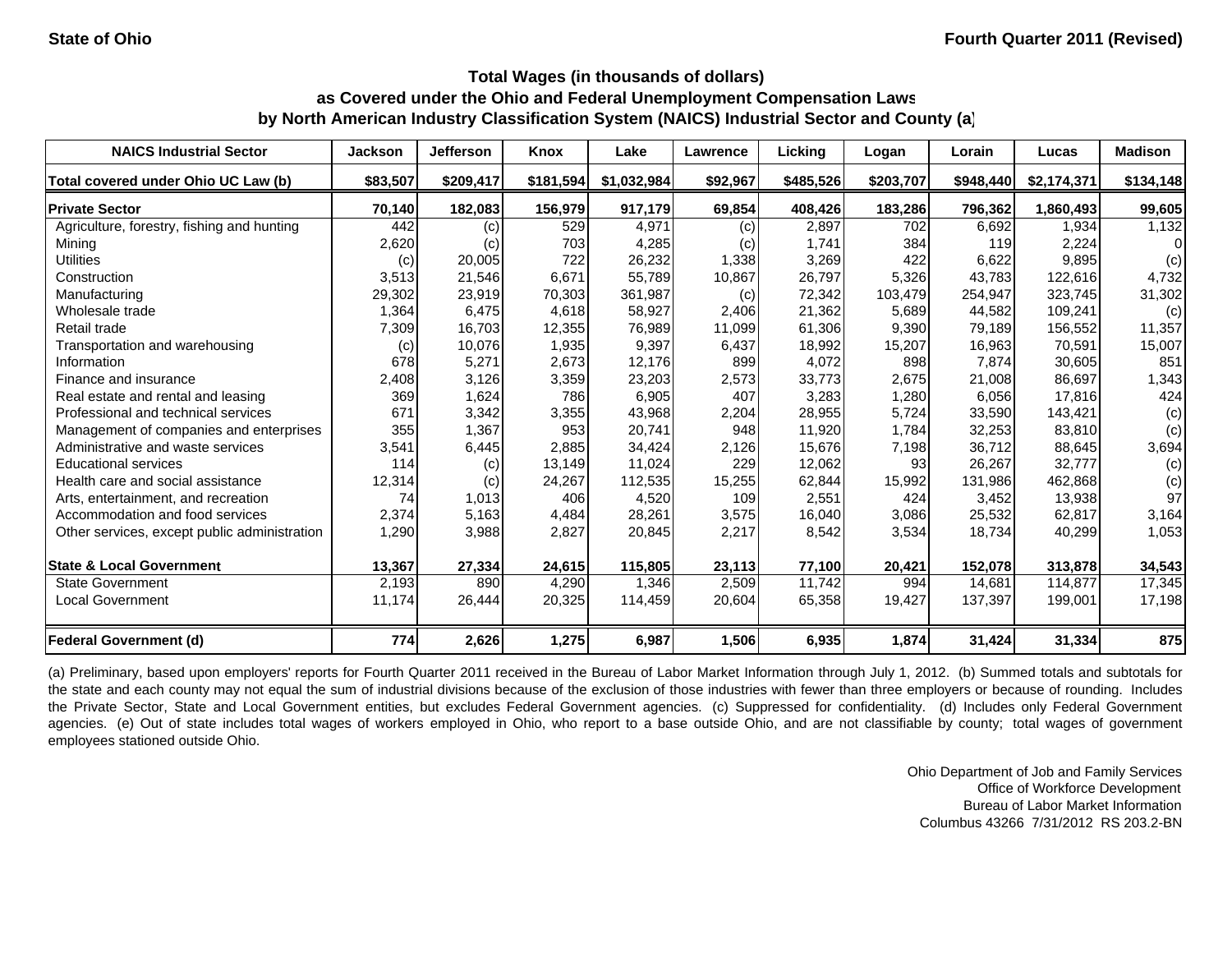| <b>NAICS Industrial Sector</b>               | <b>Mahoning</b> | <b>Marion</b> | <b>Medina</b> | <b>Meigs</b> | <b>Mercer</b> | Miami     | <b>Monroe</b> | Montgomery  | Morgan   | <b>Morrow</b> |
|----------------------------------------------|-----------------|---------------|---------------|--------------|---------------|-----------|---------------|-------------|----------|---------------|
| Total covered under Ohio UC Law (b)          | \$864,220       | \$224,409     | \$557,461     | \$26,071     | \$165,194     | \$365,935 | \$34,405      | \$2,591,974 | \$19,017 | \$39,259      |
| <b>Private Sector</b>                        | 731,352         | 179,569       | 489,318       | 18,332       | 143,118       | 319,061   | 28,806        | 2,290,498   | 14,269   | 26,107        |
| Agriculture, forestry, fishing and hunting   | 1,524           | (c)           | 928           | (c)          | (c)           | (c)       | (c)           | 3,273       | (c)      | (c)           |
| Mining                                       | 3,734           | (c)           | 712           | (c)          | (c)           | (c)       | 296, ا        | 265         | (c)      | (c)           |
| <b>Utilities</b>                             | 6,737           | 1,832         | 969           | (c)          | (c)           | (c)       | 518           | 46,014      | (c)      | (c)           |
| Construction                                 | 56,053          | 7,043         | 40,316        | 2,734        | 10,601        | 16,652    | 1,433         | 97,849      | 468      | 1,568         |
| Manufacturing                                | 104,964         | 65,433        | 111,041       | 847          | 65,663        | 122,072   | (c)           | 351,942     | 6,289    | 10,552        |
| Wholesale trade                              | 64,523          | 9,297         | 37,960        | 319          | (c)           | 26,948    | 1,395         | 128,508     | 1,323    | 1,275         |
| Retail trade                                 | 77,597          | 16,072        | 52,800        | 2,731        | 14,088        | 28,153    | 1,811         | 148,412     | 1,214    | 3,509         |
| Transportation and warehousing               | 32,999          | 6,086         | 26,660        | (c)          | 9,296         | (c)       | 2,212         | 75,223      | (c)      | (c)           |
| Information                                  | 12,985          | 6,827         | 3,515         | (c)          | 1,459         | 1,354     | 150           | 135,573     | 217      | 300           |
| Finance and insurance                        | 31,452          | 4,218         | 13,793        | 1,050        | 6,287         | 7,803     | (c)           | 130,149     | (c)      | 690           |
| Real estate and rental and leasing           | 6,471           | 3,020         | 4,349         | 82           | 693           | 2,913     | (c)           | 29,308      | (c)      | 173           |
| Professional and technical services          | 39,636          | 2,821         | 28,488        | (c)          | (c)           | (c)       | (c)           | 195,899     | (c)      | (c)           |
| Management of companies and enterprises      | 13,122          | 1,683         | 59,168        | (c)          | (c)           | (c)       | 0             | 84,932      | (c)      | (c)           |
| Administrative and waste services            | 58,021          | 3,717         | 18,950        | 626          | 2,305         | 13,713    | (c)           | 102,846     | (c)      | (c)           |
| <b>Educational services</b>                  | 8,102           | 420           | 1,861         | (c)          | (c)           | 834       | (c)           | 68,525      |          | (c)           |
| Health care and social assistance            | 161,883         | 40,839        | 58,707        | (c)          | (c)           | 39,658    | (c)           | 557,030     | 2,168    | (c)           |
| Arts, entertainment, and recreation          | 2,392           | 472           | 2,999         | (c)          | 320           | 786       | (c)           | 11,714      | (c)      | 146           |
| Accommodation and food services              | 30,252          | 5,326         | 16,619        | (c)          | 2,845         | 11,989    | (c)           | 74,590      | (c)      | 850           |
| Other services, except public administration | 18,907          | 3,431         | 9,482         | (c)          | 2,771         | 6,689     | 631           | 48,443      | 163      | 786           |
| <b>State &amp; Local Government</b>          | 132,868         | 44,840        | 68,143        | 7,739        | 22,076        | 46,874    | 5,599         | 301,476     | 4,748    | 13,152        |
| <b>State Government</b>                      | 44,427          | 16,372        | 1,373         | 366          | 1,510         | 2,065     | 374           | 20,589      | 585      | 891           |
| <b>Local Government</b>                      | 88,441          | 28,468        | 66,770        | 7,373        | 20,566        | 44,809    | 5,225         | 280,887     | 4,163    | 12,261        |
| <b>Federal Government (d)</b>                | 19,233          | 1,563         | 4,651         | 928          | 1,221         | 2,455     | 550           | 71,716      | 394      | 553           |

(a) Preliminary, based upon employers' reports for Fourth Quarter 2011 received in the Bureau of Labor Market Information through July 1, 2012. (b) Summed totals and subtotals for the state and each county may not equal the sum of industrial divisions because of the exclusion of those industries with fewer than three employers or because of rounding. Includes the Private Sector, State and Local Government entities, but excludes Federal Government agencies. (c) Suppressed for confidentiality. (d) Includes only Federal Government agencies. (e) Out of state includes total wages of workers employed in Ohio, who report to a base outside Ohio, and are not classifiable by county; total wages of government employees stationed outside Ohio.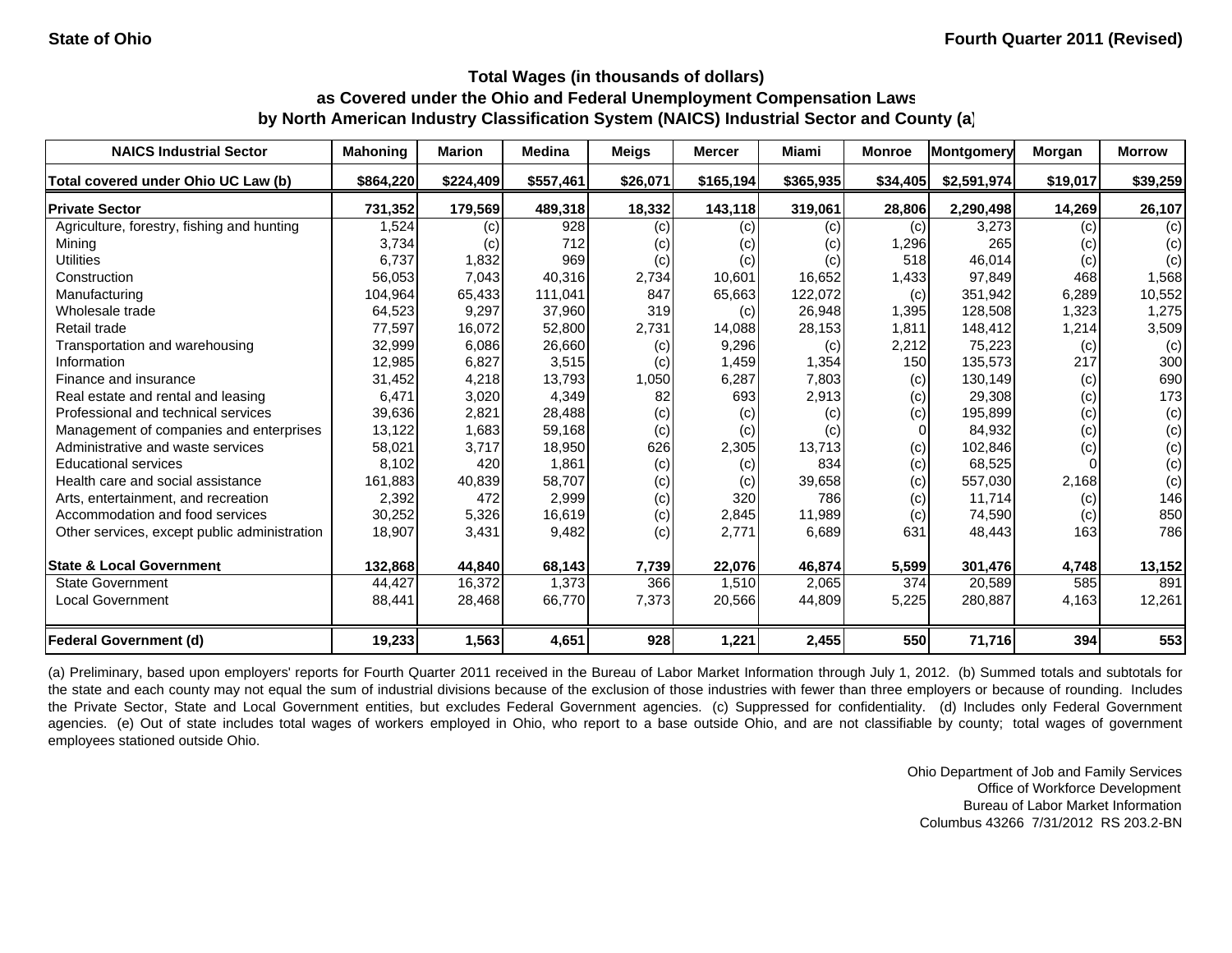| <b>NAICS Industrial Sector</b>               | <b>Muskingum</b> | <b>Noble</b> | <b>Ottawa</b> | Paulding | <b>Perry</b> | <b>Pickaway</b> | <b>Pike</b> | Portage   | <b>Preble</b> | <b>Putnam</b> |
|----------------------------------------------|------------------|--------------|---------------|----------|--------------|-----------------|-------------|-----------|---------------|---------------|
| Total covered under Ohio UC Law (b)          | \$285,028        | \$23,935     | \$122,166     | \$39,296 | \$48,169     | \$132,450       | \$92,531    | \$505,509 | \$85,194      | \$92,305      |
| <b>Private Sector</b>                        | 244,191          | 13,450       | 102,353       | 30,147   | 35,158       | 89,011          | 80,553      | 366,005   | 70,373        | 79,425        |
| Agriculture, forestry, fishing and hunting   | 121              | (c)          | (c)           | 4,768    | 130          | (c)             | (c)         | 910       | 1.491         | (c)           |
| Mining                                       | 8,134            | (c)          | (c)           | 212      | 2,633        | (c)             | (c)         | 2,693     | 320           | (c)           |
| <b>Utilities</b>                             | 4,170            | 168          | (c)           | (c)      | 592          | 595             | (c)         | (c)       | (c)           | (c)           |
| Construction                                 | 17,432           | 838          | 4,841         | 1,360    | 8.110        | 7.668           | 8,112       | 23,155    | 2,592         | 9,049         |
| Manufacturing                                | 38,523           | 2,051        | 29,615        | 12,150   | 8,042        | 33,653          | 30,316      | 131,616   | 37,401        | 35,649        |
| Wholesale trade                              | 9,700            | 791          | (c)           | 2,548    | 864          | 5,753           | 2,131       | 36,510    | 3,256         | (c)           |
| Retail trade                                 | 26,547           | 1,376        | 9,082         | 2,035    | 3,354        | 8,150           | 4,847       | 37,496    | 7,090         | 6,297         |
| Transportation and warehousing               | 12,235           | 777          | (c)           | (c)      | 409          | 2,148           | (c)         | (c)       | (c)           | 3,538         |
| Information                                  | 4,202            | 132          | 750           | 122      | 280          | 504             | 290         | 2,897     | 209           | 577           |
| Finance and insurance                        | 8,704            | 799          | 2,950         | 1,219    | 1,555        | 3,063           | 1,942       | 8,339     | 2,263         | 3,478         |
| Real estate and rental and leasing           | 1,766            | 12           | 997           | 128      | 68           | 497             | 152         | 5,461     | 423           | 216           |
| Professional and technical services          | 8,472            | 563          | (c)           | 278      | 830          | 1,736           | 5,430       | 18,587    | (c)           | 2,873         |
| Management of companies and enterprises      | 1,336            | (c)          | (c)           | $\Omega$ | (c)          | 1,137           | $\Omega$    | 11,117    | (c)           | 0             |
| Administrative and waste services            | 5,619            | (c)          | 1,358         | 343      | (c)          | 3,207           | 9,566       | 11,194    | 1,062         | 2,948         |
| <b>Educational services</b>                  | 5,369            |              | 198           | (c)      | (c)          | 27              | (c)         | 5,134     | (c)           | (c)           |
| Health care and social assistance            | 73,261           | 2,325        | 12,015        | (c)      | (c)          | 14,675          | (c)         | 29,403    | (c)           | (c)           |
| Arts, entertainment, and recreation          | 1,342            | (c)          | 3,563         | (c)      | 100          | 447             | (c)         | 2,661     | 141           | 267           |
| Accommodation and food services              | 10,440           | (c)          | 4,859         | (c)      | 975          | 3,047           | (c)         | 15,509    | 2,418         | 1,619         |
| Other services, except public administration | 6,818            | 316          | 1,923         | 509      | 734          | 1,253           | 856         | 9,639     | 1,308         | 1,744         |
| <b>State &amp; Local Government</b>          | 40,837           | 10,485       | 19,813        | 9,149    | 13,011       | 43,439          | 11,978      | 139,504   | 14,821        | 12,880        |
| <b>State Government</b>                      | 3,124            | 6,867        | 2,649         | 383      | 439          | 19,378          | 982         | 62,168    | 786           | 486           |
| <b>Local Government</b>                      | 37,713           | 3,618        | 17,164        | 8,766    | 12,572       | 24,061          | 10,996      | 77,336    | 14,035        | 12,394        |
| Federal Government (d)                       | 3,105            | 236          | 2,304         | 486      | 628          | 1,073           | 1,129       | 3,997     | 886           | 801           |

(a) Preliminary, based upon employers' reports for Fourth Quarter 2011 received in the Bureau of Labor Market Information through July 1, 2012. (b) Summed totals and subtotals for the state and each county may not equal the sum of industrial divisions because of the exclusion of those industries with fewer than three employers or because of rounding. Includes the Private Sector, State and Local Government entities, but excludes Federal Government agencies. (c) Suppressed for confidentiality. (d) Includes only Federal Government agencies. (e) Out of state includes total wages of workers employed in Ohio, who report to a base outside Ohio, and are not classifiable by county; total wages of government employees stationed outside Ohio.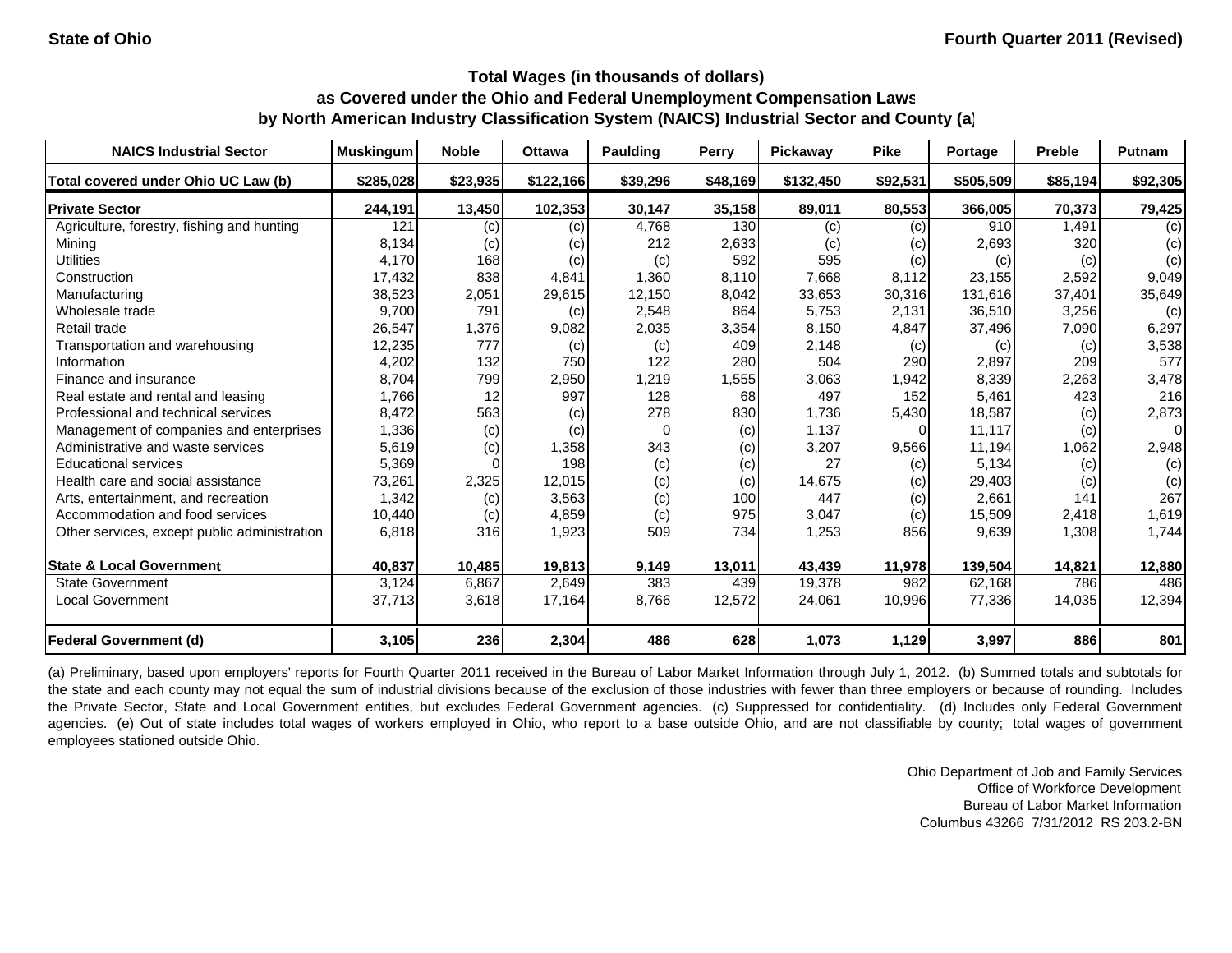| <b>NAICS Industrial Sector</b>               | <b>Richland</b> | <b>Ross</b> | <b>Sandusky</b> | <b>Scioto</b> | Seneca    | <b>Shelby</b> | <b>Stark</b> | <b>Summit</b> | <b>Trumbull</b> | <b>Tuscarawas</b> |
|----------------------------------------------|-----------------|-------------|-----------------|---------------|-----------|---------------|--------------|---------------|-----------------|-------------------|
| Total covered under Ohio UC Law (b)          | \$442,974       | \$252,380   | \$223,965       | \$195,841     | \$156,237 | \$297,015     | \$1,444,446  | \$2,839,430   | \$705,596       | \$280,738         |
| <b>Private Sector</b>                        | 366,360         | 203,022     | 194,655         | 147,181       | 131,493   | 273,466       | 1,267,486    | 2,524,690     | 613,419         | 239,770           |
| Agriculture, forestry, fishing and hunting   | 657             | 383         | 1,296           | (c)           | 511       | 895           | 3,046        | 859           | 673             | 795               |
| Mining                                       | 176             | 184         | 634             | (c)           | 1,375     |               | 4,210        | 966           | 459             | 7,473             |
| <b>Utilities</b>                             | (c)             | 3,010       | 1,236           | 1,566         | 1,747     | (c)           | 11,656       | 17,920        | 2,546           | 1,122             |
| Construction                                 | 23,361          | 5,845       | 8,207           | 6,159         | 12.487    | 18,146        | 79,400       | 127.581       | 32,618          | 14,531            |
| Manufacturing                                | 109,852         | 69,007      | 92,500          | 18,614        | 39,726    | 168,877       | 332,560      | 424,567       | 240,676         | 78,510            |
| Wholesale trade                              | 18,180          | 6,066       | 6,598           | 2,400         | 6,479     | 15,647        | 81,399       | 216,175       | 26,537          | 15,188            |
| Retail trade                                 | 42,889          | 21,552      | 16,202          | 17,675        | 12,894    | 11,236        | 120,482      | 190,515       | 59,822          | 24,621            |
| Transportation and warehousing               | (c)             | 7,238       | 5,547           | 4,401         | 5,425     | (c)           | 27,151       | 81,023        | 24,100          | 9,328             |
| Information                                  | 11,706          | 4,329       | 1,177           | 1,918         | 1,377     | 2,011         | 16,150       | 48,545        | 6,991           | 2,253             |
| Finance and insurance                        | 11,609          | 4,512       | 4,576           | 5,243         | 6,121     | 3,573         | 65,452       | 127,115       | 15,196          | 6,552             |
| Real estate and rental and leasing           | 2,916           | 810         | 2,709           | 1,698         | 336       | 1,085         | 10,766       | 22,081        | 6,896           | 2,013             |
| Professional and technical services          | 13,332          | 3,818       | 3,389           | 9,862         | 3,109     | 5,344         | 52,542       | 220,235       | 15,900          | 10,319            |
| Management of companies and enterprises      | 1,132           | 2,812       | 5,011           | 1,074         | 3,409     |               | 19,795       | 292,807       | 13,160          | 1,255             |
| Administrative and waste services            | 21,812          | 5,866       | 7,098           | 6,328         | 2,500     | 9,669         | 53,944       | 116,516       | 25,854          | 9,561             |
| <b>Educational services</b>                  | 2,727           | 997         | (c)             | 1,322         | 8,944     | (c)           | 23,781       | 27,524        | 3,413           | 949               |
| Health care and social assistance            | 71,136          | 55,754      | (c)             | 57,899        | 17,955    | (c)           | 278,200      | 472,761       | 106,782         | 37,890            |
| Arts, entertainment, and recreation          | 1,396           | 473         | 970             | 232           | 376       | 223           | 7,262        | 13,694        | 2,053           | 799               |
| Accommodation and food services              | 13,662          | 8,055       | 5,281           | 7,724         | 3,652     | 3,898         | 47,143       | 68,521        | 18,224          | 9,826             |
| Other services, except public administration | 7,202           | 2,311       | 3,979           | 2,791         | 3,070     | 3,311         | 32,547       | 55,286        | 11,521          | 6,786             |
| <b>State &amp; Local Government</b>          | 76,614          | 49,358      | 29,310          | 48,660        | 24,744    | 23,549        | 176,960      | 314,740       | 92,177          | 40,968            |
| <b>State Government</b>                      | 21,515          | 21,420      | 1,327           | 18,575        | 4,712     | 4,140         | 21,451       | 73,711        | 9,676           | 6,371             |
| <b>Local Government</b>                      | 55,099          | 27,938      | 27,983          | 30,085        | 20,032    | 19,409        | 155,509      | 241,029       | 82,501          | 34,597            |
| <b>Federal Government (d)</b>                | 8,908           | 23,797      | 1,300           | 2,304         | 1,454     | 981           | 15,649       | 31,321        | 6,854           | 3,130             |

(a) Preliminary, based upon employers' reports for Fourth Quarter 2011 received in the Bureau of Labor Market Information through July 1, 2012. (b) Summed totals and subtotals for the state and each county may not equal the sum of industrial divisions because of the exclusion of those industries with fewer than three employers or because of rounding. Includes the Private Sector, State and Local Government entities, but excludes Federal Government agencies. (c) Suppressed for confidentiality. (d) Includes only Federal Government agencies. (e) Out of state includes total wages of workers employed in Ohio, who report to a base outside Ohio, and are not classifiable by county; total wages of government employees stationed outside Ohio.